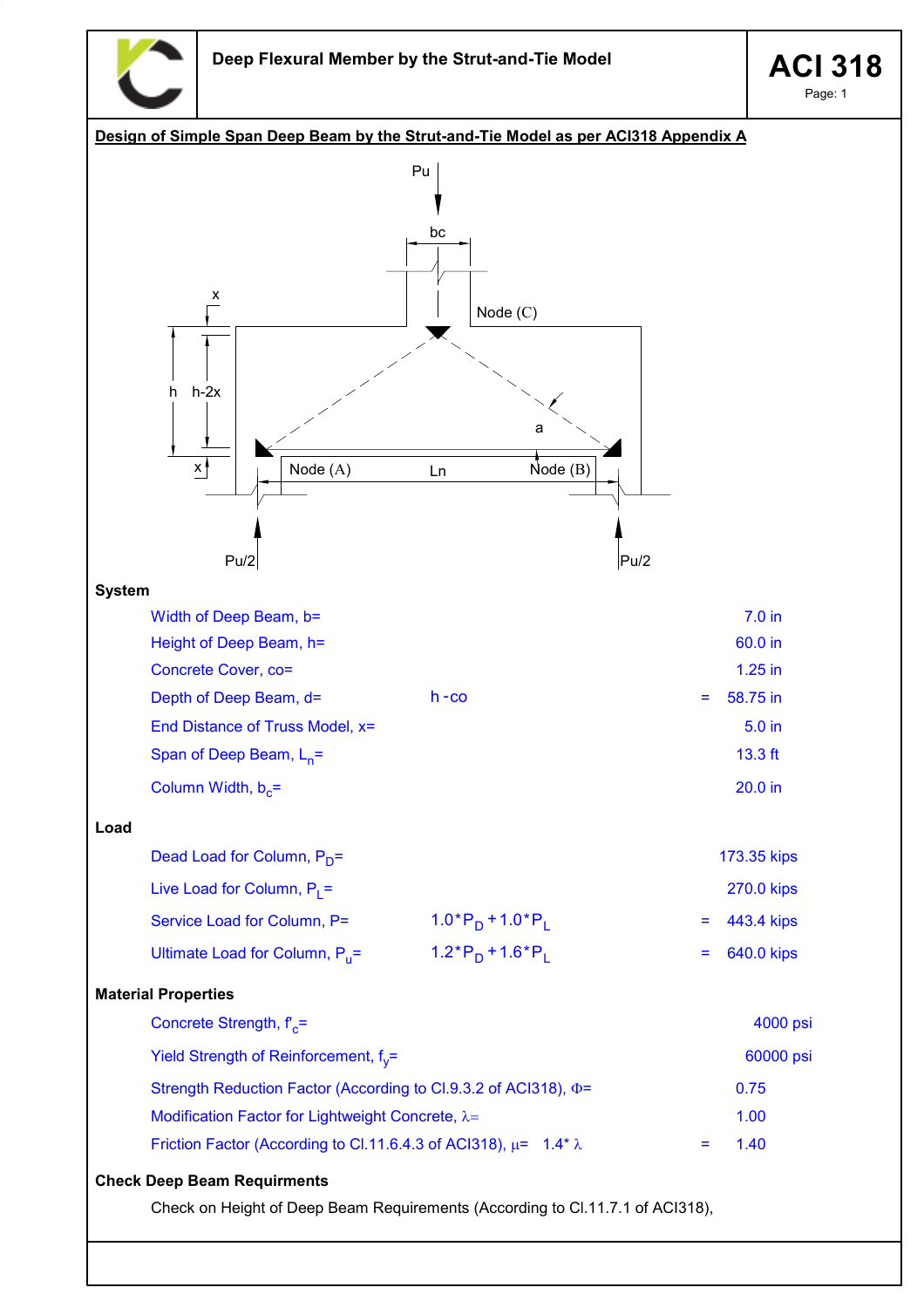

Page: 2

|                                                   |                                                                                                        |                                                            | R = IF(12*Ln/h<4; "Deep Beam Design"; "Normal Beam Design") =                             |   | Deep Beam Design |  |  |  |  |  |
|---------------------------------------------------|--------------------------------------------------------------------------------------------------------|------------------------------------------------------------|-------------------------------------------------------------------------------------------|---|------------------|--|--|--|--|--|
|                                                   | <b>Estimation of Truss Model</b>                                                                       |                                                            |                                                                                           |   |                  |  |  |  |  |  |
|                                                   | Length of Diagonal Strut, L1=                                                                          |                                                            | $\sqrt{\left(\frac{L_n * 12}{2}\right)^2 + (h - 2 * x)^2}$                                |   | 94.17 in         |  |  |  |  |  |
|                                                   | The Force in Diagonal Strut, Fs=                                                                       |                                                            | $\frac{P_u}{2}$ $\star$ $\frac{L1}{h-2\pi}$                                               |   | $= 602.69$ kips  |  |  |  |  |  |
|                                                   | The Force in Horizontal Tie, Ft=                                                                       |                                                            | $\frac{P_u}{2}*\frac{0.5*L_n*12}{h-2*x}$                                                  |   | $= 510.72$ kips  |  |  |  |  |  |
|                                                   | Angle Between Diagonal Strut and Horizontal Tie, $\alpha$ = atan $\left(\frac{h-2*x}{0.5*1*12}\right)$ |                                                            | 32.07 <sup>o</sup>                                                                        |   |                  |  |  |  |  |  |
|                                                   |                                                                                                        |                                                            | Check Validity (According to Cl.A.2.5 of ACl318)= IF( $\alpha$ >25; "Valid"; "Invalid")   | = | Valid            |  |  |  |  |  |
| <b>Calculation of Effective Concrete Strength</b> |                                                                                                        |                                                            |                                                                                           |   |                  |  |  |  |  |  |
|                                                   | (According to Cl.3.2.2(a) of ACl318) Factor of, $\beta_s$ =                                            |                                                            | 0.75                                                                                      |   |                  |  |  |  |  |  |
|                                                   | Effective Concrete Strength (According to Eq.A-3 of ACI 318),                                          |                                                            |                                                                                           |   |                  |  |  |  |  |  |
|                                                   | $f_{ce1}$ =                                                                                            | $0.85 * \beta_s * f_c$                                     |                                                                                           | = | 2550 psi         |  |  |  |  |  |
|                                                   | <b>Calculation of Effective Concrete Strength for Nodal Zones</b>                                      |                                                            |                                                                                           |   |                  |  |  |  |  |  |
|                                                   | For Nodal Zone C Bounded by Three Struts (C-C-C Nodal Zone)                                            |                                                            |                                                                                           |   |                  |  |  |  |  |  |
|                                                   | (According to Cl.A.5.2.1 of ACl318) Factor of, $\beta_n =$                                             |                                                            |                                                                                           |   | 1.00             |  |  |  |  |  |
|                                                   | Effective Concrete Strength (According to Eq.A-3 of ACI 318),                                          |                                                            |                                                                                           |   |                  |  |  |  |  |  |
|                                                   | $f_{ce2}$ =                                                                                            | $0.85 * \beta_n * f_c$                                     |                                                                                           | Ξ | 3400 psi         |  |  |  |  |  |
|                                                   | For Nodal Zone A&B Bounded by Three Struts (C-C-T Nodal Zone)                                          |                                                            |                                                                                           |   |                  |  |  |  |  |  |
|                                                   | (According to Cl.A.5.2.2 of ACl318) Factor of, $\beta_n =$                                             |                                                            | 0.80                                                                                      |   |                  |  |  |  |  |  |
|                                                   | Effective Concrete Strength (According to Eq.A-3 of ACI 318),                                          |                                                            |                                                                                           |   |                  |  |  |  |  |  |
|                                                   | $f_{ce3}$ =                                                                                            | $0.85 * \beta_n * f'_c$                                    |                                                                                           | Ξ | 2720 psi         |  |  |  |  |  |
|                                                   |                                                                                                        |                                                            | Minimum Effective Concrete Strength, $f_{ce} =$ MIN( $f_{ce1}$ ; $f_{ce2}$ ; $f_{ce3}$ ;) | Ξ | 2550 psi         |  |  |  |  |  |
|                                                   | <b>Check Strength at Node C</b>                                                                        |                                                            |                                                                                           |   |                  |  |  |  |  |  |
|                                                   | The Length of The Horizontal Face of Nodal Zone C,                                                     |                                                            |                                                                                           |   |                  |  |  |  |  |  |
|                                                   | $Lhc=$                                                                                                 | $P_{u}$ * 1000<br>$\Phi^*b_c$ <sup>*</sup> f <sub>ce</sub> |                                                                                           |   | 16.73 in         |  |  |  |  |  |
|                                                   | The Length of Other Faces of Nodal Zone C,                                                             |                                                            |                                                                                           |   |                  |  |  |  |  |  |
|                                                   | $Lc =$                                                                                                 | Lhc <sup>*</sup> $\frac{Fs}{P_{\text{II}}}$                |                                                                                           | = | 15.75 in         |  |  |  |  |  |
|                                                   | <b>Check Strength at Node A&amp;B</b>                                                                  |                                                            |                                                                                           |   |                  |  |  |  |  |  |
|                                                   | The Length of The Horizontal Face of Nodal Zone A,                                                     |                                                            |                                                                                           |   |                  |  |  |  |  |  |
|                                                   | $Lha =$                                                                                                | Ft*1000                                                    |                                                                                           | = | 13.35 in         |  |  |  |  |  |
|                                                   |                                                                                                        | $\Phi^*b_c$ *f <sub>ce</sub>                               |                                                                                           |   |                  |  |  |  |  |  |